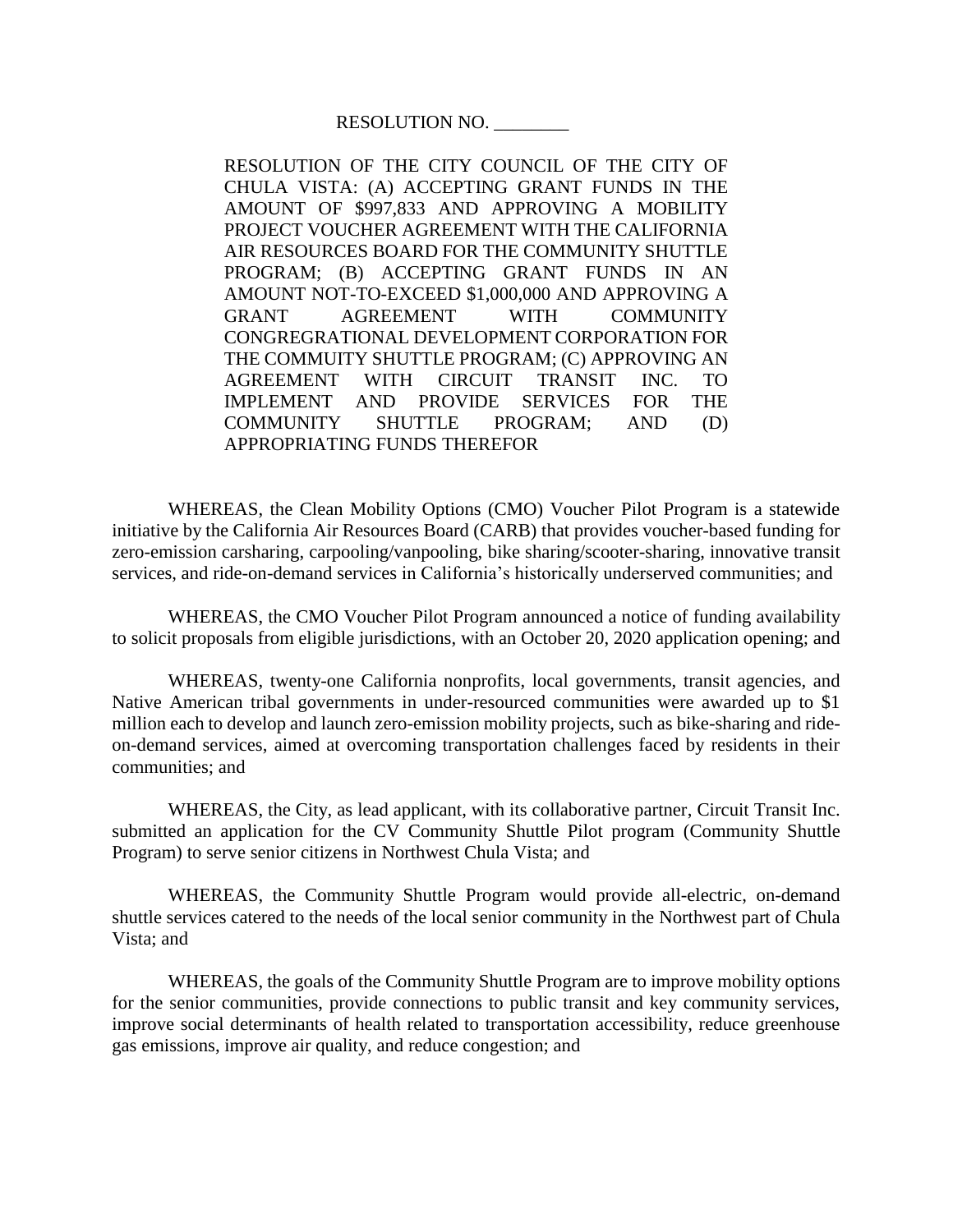Resolution No. 2021- Page 2

WHEREAS, on June 25, 2021, CMO notified the City of its award of \$997,833 over the five-year grant period to implement the Community Shuttle Program (CARB Grant); and

WHEREAS, the City will comply with the requirements of the CMO program, will accept the CMO voucher funds, and will allocate the amount of \$997,833, including any Community Resource Contributions, committed to the project in the CMO application and as amended by the Program Administrator and awardee; and

WHEREAS, the Authorizing Board of the City of Chula Vista is eligible to receive funding through CMO, a statewide initiative funded by California Climate Investments, and administered by California Air Resource Board's Program Administrator team to provide funding for zeroemission shared mobility options to under-resourced communities in California; and

WHEREAS, on June 24, 2021, the City received a commitment for an additional up to \$1,000,000 Community Resource Contribution (CRC) from Community Congregational Development Corporation (CCDC) to expand the original Community Shuttle Program service area and to add an additional sedan to the service (CCDC Grant); and

WHEREAS, to secure the up to \$997,833 in funding from the CARB Grant to implement the Community Shuttle Program, the City needs to enter into a Mobility Project Voucher Agreement with CARB or its program designee; and

WHEREAS, to secure the additional up-to \$1,000,000 Community Resource Contribution funding from the CCDC Grant to further implement the Community Shuttle Program, the City needs to enter into a grant agreement with CCDC; and

WHEREAS, to implement and provide services for the Community Shuttle Program, the City needs to enter into a 2-Party Agreement with the proposed service provider, Circuit Transit Inc.

NOW, THEREFORE, BE IT RESOLVED by the City Council of the City of Chula Vista that it:

- 1. Accepts grant funds in an amount up to \$997,833 from the California Air Resources Board, Clean Mobility Options (CMO) program, in accordance with the Clean Mobility Options Voucher Pilot Program (CARB Grant), for the Community Shuttle Program.
- 2. Approves the Mobility Project Voucher Agreement, between the City and the California Air Resources Board or its program designee, in the form presented, with such minor modifications as may be required or approved by the City Attorney, authorizes the City Manager or designee to execute the same, and directs that a copy of the executed agreement be kept on file with the Office of the City Clerk.
- 3. Authorizes and directs the City Manager or designee to serve as the "Authorized Officer" and execute documents necessary to obtain the CARB Grant and to execute the approval